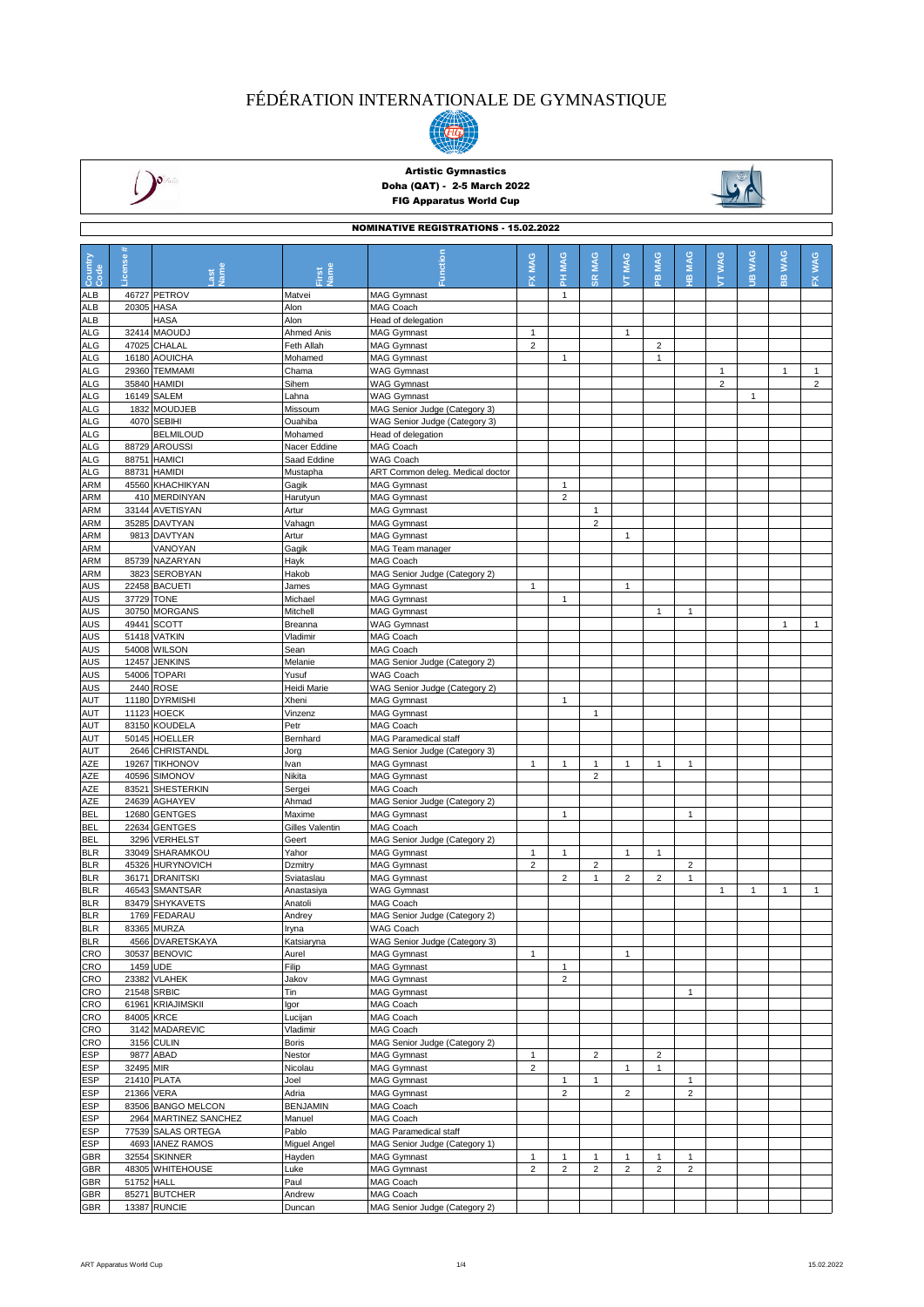



## Artistic Gymnastics Doha (QAT) - 2-5 March 2022 FIG Apparatus World Cup



| <b>NOMINATIVE REGISTRATIONS - 15.02.2022</b> |                         |                                     |                            |                                                                |                |                |                      |                 |                 |                 |                 |                                    |                              |                |
|----------------------------------------------|-------------------------|-------------------------------------|----------------------------|----------------------------------------------------------------|----------------|----------------|----------------------|-----------------|-----------------|-----------------|-----------------|------------------------------------|------------------------------|----------------|
| Country<br>Code                              | License #               | <b>Separate</b>                     | Jame<br>First              | <b>Function</b>                                                | MAG<br>ᆇ       | PH MAG         | <b>SR MAG</b>        | <b>MAG</b><br>ţ | <b>MAG</b><br>æ | <b>MAG</b><br>Ψ | <b>WAG</b><br>É | <b>WAG</b><br>$\underline{\omega}$ | <b>WAG</b><br>$\frac{1}{10}$ | FX WAG         |
| GEO                                          |                         | 25393 ABESADZE                      | Saba                       | <b>MAG Gymnast</b>                                             | $\mathbf{1}$   |                | $\mathbf{1}$         | $\overline{2}$  | 2               |                 |                 |                                    |                              |                |
| GEO                                          | 25394                   | <b>JIMSHELEISHVILI</b>              | loane                      | <b>MAG Gymnast</b>                                             | $\overline{2}$ |                | $\overline{2}$       | $\mathbf{1}$    | $\mathbf{1}$    | $\overline{2}$  |                 |                                    |                              |                |
| GEO                                          | 35229                   | <b>SKHILADZE</b>                    | Levan                      | <b>MAG Gymnast</b>                                             |                | $\mathbf{1}$   |                      |                 |                 |                 |                 |                                    |                              |                |
| GEO                                          |                         | 25395 SITCHINAVA                    | Bidzina                    | <b>MAG Gymnast</b>                                             |                | $\overline{2}$ |                      |                 |                 | 1               |                 |                                    |                              |                |
| GEO                                          | 82997                   | <b>MESKHI</b>                       | LUKA                       | MAG Coach & Head of Delegation                                 |                |                |                      |                 |                 |                 |                 |                                    |                              |                |
| GEO<br>HKG                                   | 3831<br>28929 NG        | <b>GAMSAKHURDIA</b>                 | Besarion<br>Ka Ki          | MAG Senior Judge (Category 3)<br><b>MAG Gymnast</b>            | $\mathbf{1}$   |                |                      | $\mathbf{1}$    |                 |                 |                 |                                    |                              |                |
| HKG                                          |                         | 10060 SHEK                          | Wai Hung                   | <b>MAG Gymnast</b>                                             |                |                |                      | $\overline{2}$  |                 |                 |                 |                                    |                              |                |
| HKG                                          |                         | 35292 CHAN                          | Cheuk Lam                  | <b>WAG Gymnast</b>                                             |                |                |                      |                 |                 |                 | $\mathbf{1}$    |                                    | $\overline{c}$               | $\mathbf{1}$   |
| HKG                                          |                         | 6371 WONG                           | Hiu Ying                   | <b>WAG Gymnast</b>                                             |                |                |                      |                 |                 |                 |                 |                                    | $\mathbf{1}$                 |                |
| HKG                                          |                         | 82957 AGAFONTSEV                    | Sergiy                     | MAG Coach                                                      |                |                |                      |                 |                 |                 |                 |                                    |                              |                |
| HKG                                          |                         | 84798 CHAN                          | <b>Kwok Shing</b>          | <b>MAG Paramedical staff</b>                                   |                |                |                      |                 |                 |                 |                 |                                    |                              |                |
| HKG<br>HUN                                   |                         | 51818 SETO<br>35625 BALAZS          | Ming<br>Krisztian          | WAG Coach<br><b>MAG Gymnast</b>                                | $\mathbf{1}$   | $\mathbf{1}$   | $\mathbf{1}$         | $\mathbf{1}$    | $\mathbf{1}$    | 1               |                 |                                    |                              |                |
| HUN                                          |                         | 49808 PERESZTEGI                    | Nora                       | <b>WAG Gymnast</b>                                             |                |                |                      |                 |                 |                 |                 |                                    | $\mathbf{1}$                 |                |
| HUN                                          |                         | 37364 BACSKAY                       | Csenge Maria               | <b>WAG Gymnast</b>                                             |                |                |                      |                 |                 |                 | $\overline{2}$  |                                    | $\overline{2}$               |                |
| HUN                                          |                         | 37026 SCHERMANN                     | Bianka                     | <b>WAG Gymnast</b>                                             |                |                |                      |                 |                 |                 | $\mathbf{1}$    | $\mathbf{1}$                       |                              | $\mathbf{1}$   |
| HUN                                          |                         | 5283 BOECZOEGO                      | Dorina                     | <b>WAG Gymnast</b>                                             |                |                |                      |                 |                 |                 |                 | $\overline{2}$                     |                              | $\overline{2}$ |
| HUN                                          |                         | 54172 NAGY                          | Zoltan                     | <b>MAG Coach</b>                                               |                |                |                      |                 |                 |                 |                 |                                    |                              |                |
| HUN                                          |                         | 62354 BORDAN                        | Csaba                      | MAG Senior Judge (Category 3)                                  |                |                |                      |                 |                 |                 |                 |                                    |                              |                |
| HUN<br>HUN                                   |                         | 51826 DRASKOCZY<br>83137 BOTYANSZKY | Imre<br>Marianna           | <b>WAG Coach</b><br>WAG Coach                                  |                |                |                      |                 |                 |                 |                 |                                    |                              |                |
| <b>HUN</b>                                   |                         | 2889 ZSILINSZKI                     | Tunde                      | WAG Senior Judge (Category 4)                                  |                |                |                      |                 |                 |                 |                 |                                    |                              |                |
| <b>IRL</b>                                   |                         | 51530 MONTGOMERY                    | Eamon                      | <b>MAG Gymnast</b>                                             | $\mathbf{1}$   |                |                      |                 |                 |                 |                 |                                    |                              |                |
| <b>IRL</b>                                   |                         | 36186 STEELE                        | Adam                       | <b>MAG Gymnast</b>                                             | $\overline{2}$ | $\mathbf{1}$   |                      |                 | 1               |                 |                 |                                    |                              |                |
| <b>IRL</b>                                   |                         | 30167 MC CLENAGHAN                  | Rhys                       | <b>MAG Gymnast</b>                                             |                | $\overline{2}$ |                      |                 |                 |                 |                 |                                    |                              |                |
| <b>IRL</b>                                   | 9781                    | <b>FOX</b>                          | Daniel                     | <b>MAG Gymnast</b>                                             |                |                | $\mathbf{1}$         |                 |                 |                 |                 |                                    |                              |                |
| <b>IRL</b>                                   |                         | 22146 CARSON                        | Luke Robert                | MAG Coach                                                      |                |                |                      |                 |                 |                 |                 |                                    |                              |                |
| <b>IRL</b><br><b>IRL</b>                     |                         | 83919 MC GOVERN<br>1790 DONOGHUE    | Conor Sean<br>Denis        | MAG Coach<br>MAG Senior Judge (Category 2)                     |                |                |                      |                 |                 |                 |                 |                                    |                              |                |
| <b>ISL</b>                                   |                         | 16757 GUNNARSSON                    | Jon                        | <b>MAG Gymnast</b>                                             |                |                | $\mathbf{1}$         |                 |                 |                 |                 |                                    |                              |                |
| <b>ISL</b>                                   |                         | 88109 SHALIMOV                      | Yuriy                      | MAG Coach                                                      |                |                |                      |                 |                 |                 |                 |                                    |                              |                |
| <b>ISL</b>                                   |                         | <b>OLAFSDOTTIR</b>                  | Helga Svana                | Head of delegation                                             |                |                |                      |                 |                 |                 |                 |                                    |                              |                |
| <b>ISR</b>                                   |                         | 6033 MEDVEDEV                       | Andrey                     | <b>MAG Gymnast</b>                                             | $\mathbf{1}$   |                | $\ddot{\phantom{0}}$ | $\overline{2}$  |                 |                 |                 |                                    |                              |                |
| ISR                                          |                         | 21437 DOLGOPYAT                     | Artem                      | <b>MAG Gymnast</b>                                             | $\overline{2}$ | $\mathbf{1}$   |                      | $\mathbf{1}$    | $\mathbf{1}$    | 1               |                 |                                    |                              |                |
| ISR                                          |                         | 43088 MYAKININ<br>83791 VAISBURG    | Alexander<br><b>SERGEI</b> | <b>MAG Gymnast</b><br><b>MAG Coach</b>                         |                | $\overline{2}$ |                      |                 | $\overline{2}$  | $\overline{2}$  |                 |                                    |                              |                |
| ISR<br>ISR                                   |                         | 50365 BADER                         | Orabi                      | MAG Paramedical staff                                          |                |                |                      |                 |                 |                 |                 |                                    |                              |                |
| ISR                                          |                         | 2949 LEVY                           | Jacob                      | MAG Senior Judge (Category 2)                                  |                |                |                      |                 |                 |                 |                 |                                    |                              |                |
| JOR                                          |                         | 14850 ABU AL SOUD                   | Ahmad                      | <b>MAG Gymnast</b>                                             |                | $\mathbf{1}$   |                      |                 |                 |                 |                 |                                    |                              |                |
| JOR                                          |                         | 83213 SIREKANIAN                    | Gurgen                     | MAG Coach                                                      |                |                |                      |                 |                 |                 |                 |                                    |                              |                |
| JOR                                          |                         | <b>ALGHUEIRI</b>                    | Saleh                      | Head of delegation                                             |                |                |                      |                 |                 |                 |                 |                                    |                              |                |
| KAZ                                          |                         | 28587 KARIMI                        | Milad                      | <b>MAG Gymnast</b>                                             | 1              | $\overline{2}$ | $\mathbf{1}$         | $\mathbf{1}$    | $\mathbf{1}$    | 1               |                 |                                    |                              |                |
| KAZ<br>KAZ                                   |                         | 38191 NABIYEV<br>38102 KURBANOV     | Farukh<br>Nariman          | <b>MAG Gymnast</b><br><b>MAG Gymnast</b>                       | $\overline{c}$ | $\mathbf{1}$   | $\overline{2}$       | $\overline{2}$  | $\overline{2}$  | $\overline{c}$  |                 |                                    |                              |                |
| KAZ                                          |                         | 38195 SHAMETKO                      | Alexandra                  | <b>WAG Gymnast</b>                                             |                |                |                      |                 |                 |                 | $\mathbf{1}$    | $\mathbf{1}$                       |                              |                |
| KAZ                                          |                         | 38338 YERBOSSYNKYZY                 | Korkem                     | <b>WAG Gymnast</b>                                             |                |                |                      |                 |                 |                 | $\overline{2}$  | $\overline{\mathbf{c}}$            | $\overline{\mathbf{c}}$      | $\overline{c}$ |
| KAZ                                          |                         | 19140 BAUYRZHANOVA                  | Aida                       | <b>WAG Gymnast</b>                                             |                |                |                      |                 |                 |                 |                 |                                    | $\mathbf{1}$                 | $\mathbf{1}$   |
| KAZ                                          |                         | 31554 KUDRATULLAYEV                 | Azizbek                    | MAG Coach                                                      |                |                |                      |                 |                 |                 |                 |                                    |                              |                |
| KAZ                                          |                         | 18864 GORBACHEV                     | Stepan                     | MAG Coach                                                      |                |                |                      |                 |                 |                 |                 |                                    |                              |                |
| KAZ                                          |                         | 81338 KENESSOV                      | Sapargali                  | MAG Paramedical staff                                          |                |                |                      |                 |                 |                 |                 |                                    |                              |                |
| KAZ<br>KAZ                                   | 3834 KIM                | 3833 AMIRBEKOV                      | Timur<br>Alexandr          | MAG Senior Judge (Category 2)<br>MAG Senior Judge (Category 2) |                |                |                      |                 |                 |                 |                 |                                    |                              |                |
| KAZ                                          |                         | 13312 YUNUSSOVA                     | Nadira                     | WAG Coach                                                      |                |                |                      |                 |                 |                 |                 |                                    |                              |                |
| KAZ                                          |                         | 13244 GONCHARUK                     | Olga                       | WAG Coach                                                      |                |                |                      |                 |                 |                 |                 |                                    |                              |                |
| KAZ                                          |                         | 3042 BELOUSSOVA                     | Tamara                     | WAG Senior Judge (Category 3)                                  |                |                |                      |                 |                 |                 |                 |                                    |                              |                |
| KAZ                                          |                         | 73933 MAISUPOV                      | Jambul                     | ART Common deleg. Medical doctor                               |                |                |                      |                 |                 |                 |                 |                                    |                              |                |
| <b>KOR</b>                                   | 45952 RYU               |                                     | Sunghyun                   | <b>MAG Gymnast</b>                                             | $\mathbf{1}$   |                |                      |                 |                 |                 |                 |                                    |                              |                |
| <b>KOR</b>                                   | 20949 LEE               |                                     | Junho                      | <b>MAG Gymnast</b>                                             |                |                |                      | $\mathbf{1}$    |                 |                 |                 |                                    |                              |                |
| KOR<br>KOR                                   | 83951 CHO<br>78080 SHIN |                                     | Seong Min<br>Gyeonghwan    | MAG Coach<br>MAG Paramedical staff                             |                |                |                      |                 |                 |                 |                 |                                    |                              |                |
| LTU                                          |                         | 5665 TVOROGAL                       | Robert                     | <b>MAG Gymnast</b>                                             |                | $\mathbf{1}$   |                      |                 | $\mathbf{1}$    | $\mathbf{1}$    |                 |                                    |                              |                |
| LTU                                          |                         | 12845 IZMODENOV                     | Jevgenij                   | MAG Coach                                                      |                |                |                      |                 |                 |                 |                 |                                    |                              |                |
| LTU                                          |                         | 3180 SURPIKAS                       | Viktoras                   | MAG Senior Judge (Category 3)                                  |                |                |                      |                 |                 |                 |                 |                                    |                              |                |
| <b>MAR</b>                                   |                         | 18901 NASSER                        | Abderrazak                 | <b>MAG Gymnast</b>                                             | $\mathbf{1}$   | $\mathbf{1}$   | $\mathbf{1}$         | $\mathbf{1}$    |                 |                 |                 |                                    |                              |                |
| <b>MAR</b>                                   |                         | 29570 TOUGUI                        | Mehdi                      | <b>MAG Gymnast</b>                                             | $\overline{2}$ |                |                      | $\overline{c}$  |                 |                 |                 |                                    |                              |                |
| <b>MAR</b>                                   |                         | 44924 ZOUHAIR                       | Nabil                      | <b>MAG Gymnast</b>                                             |                |                | $\overline{2}$       |                 | $\mathbf{1}$    | $\mathbf{1}$    |                 |                                    |                              |                |
| MAR<br>MAR                                   |                         | 49006 HASSANAINE<br>88785 DOGUET    | Nisrine<br>Sebastien       | <b>WAG Gymnast</b><br>MAG Coach & WAG Coach                    |                |                |                      |                 |                 |                 | 1               | $\mathbf{1}$                       | $\mathbf{1}$                 | $\mathbf{1}$   |
| <b>MAR</b>                                   |                         | 13354 EZOUHRI                       | Mohamed Mehdi              | MAG Senior Judge (Category 2)                                  |                |                |                      |                 |                 |                 |                 |                                    |                              |                |
| MAR                                          |                         | 3847 RAZIK                          | Abdelilah                  | MAG Senior Judge (Category 3)                                  |                |                |                      |                 |                 |                 |                 |                                    |                              |                |
| MAR                                          |                         | 3599 SAHLAL                         | Karima                     | WAG Senior Judge (Category 4)                                  |                |                |                      |                 |                 |                 |                 |                                    |                              |                |
| <b>MAR</b>                                   |                         | <b>BITARI</b>                       | Abdessadeq                 | Head of delegation                                             |                |                |                      |                 |                 |                 |                 |                                    |                              |                |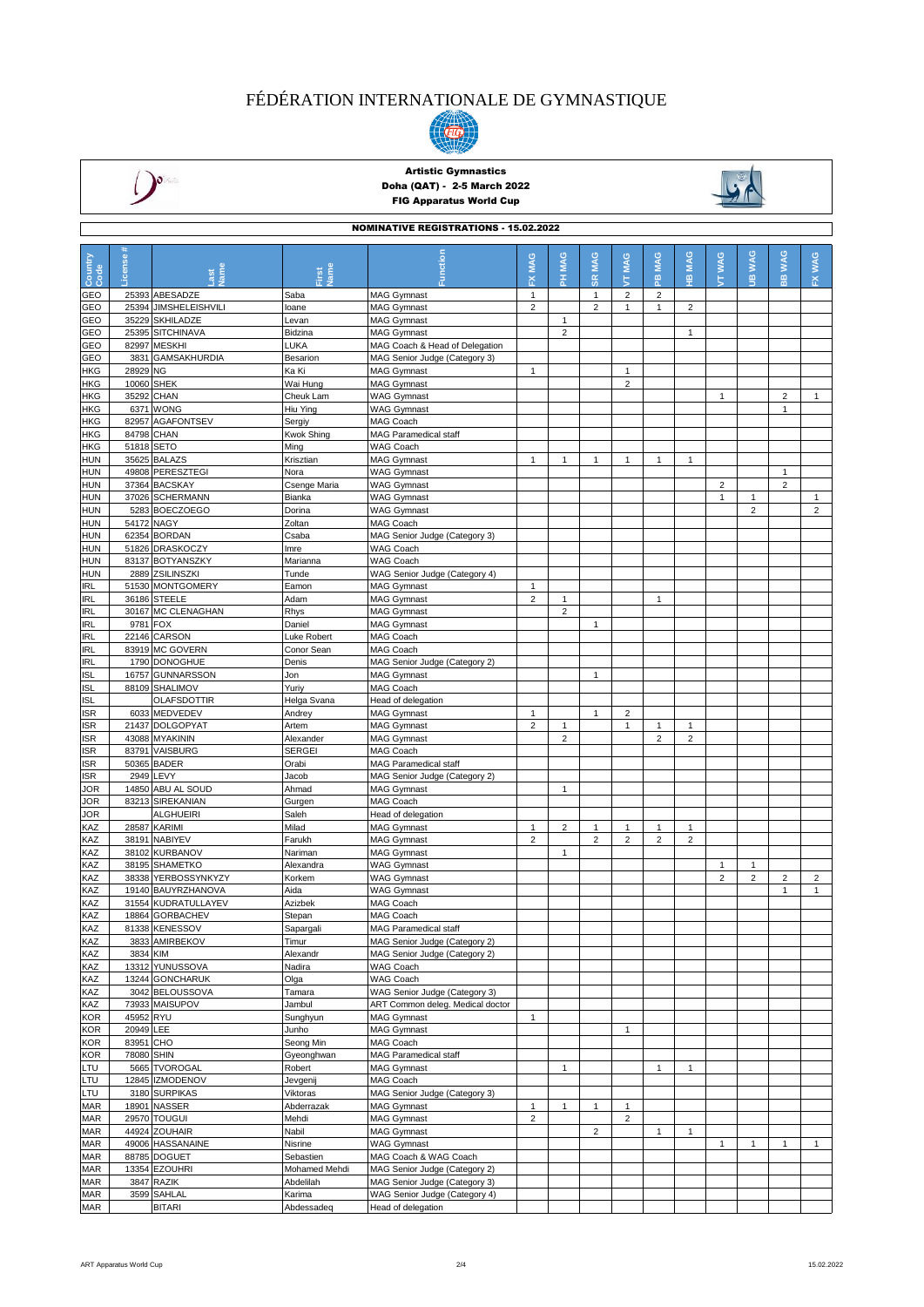



## Artistic Gymnastics Doha (QAT) - 2-5 March 2022 FIG Apparatus World Cup



|                          | <b>NOMINATIVE REGISTRATIONS - 15.02.2022</b> |                                       |                                 |                                                                             |                         |                                |                |                         |                         |                |                |                     |                                |                                |
|--------------------------|----------------------------------------------|---------------------------------------|---------------------------------|-----------------------------------------------------------------------------|-------------------------|--------------------------------|----------------|-------------------------|-------------------------|----------------|----------------|---------------------|--------------------------------|--------------------------------|
|                          |                                              |                                       |                                 |                                                                             |                         |                                |                |                         |                         |                |                |                     |                                |                                |
|                          |                                              |                                       |                                 |                                                                             | MAG                     | <b>MAG</b>                     | <b>MAG</b>     | <b>MAG</b>              | <b>MAG</b>              | <b>MAG</b>     | <b>WAG</b>     | <b>WAG</b>          | <b>WAG</b>                     | FX WAG                         |
| Country<br>Code          | <b>License</b>                               |                                       | Jame<br>First                   |                                                                             | ᆇ                       | 폾                              | <b>SR</b>      | $\overline{\mathbf{5}}$ | 은                       | 꽆              | É              | $\mathbf{g}$        | es.                            |                                |
| MLT                      | 38435 BORG                                   |                                       | Ella                            | <b>WAG Gymnast</b>                                                          |                         |                                |                |                         |                         |                | $\mathbf{1}$   | 1                   | $\overline{2}$                 | $\mathbf{1}$                   |
| <b>MLT</b>               |                                              | 47337 VELLA CLARK                     | Tara                            | <b>WAG Gymnast</b>                                                          |                         |                                |                |                         |                         |                | $\overline{2}$ | $\overline{2}$      | $\mathbf{1}$                   | $\overline{2}$                 |
| MLT                      |                                              | 83636 BEREHOVA                        | NATALIYA                        | WAG Coach                                                                   |                         |                                |                |                         |                         |                |                |                     |                                |                                |
| <b>MLT</b>               |                                              | 4630 BORG                             | Francesca                       | WAG Senior Judge (Category 3)                                               |                         |                                |                |                         |                         |                |                |                     |                                |                                |
| MLT                      |                                              | <b>BORG</b>                           | Sandra                          | Head of delegation                                                          |                         |                                |                |                         |                         |                |                |                     |                                |                                |
| <b>NZL</b>               | 38595 DICK                                   |                                       | Sam                             | <b>MAG Gymnast</b>                                                          | $\mathbf{1}$            |                                | $\mathbf{1}$   | $\mathbf{1}$            |                         |                |                |                     |                                |                                |
| <b>NZL</b><br><b>NZL</b> |                                              | 44103 FU-ALLEN<br>22196 OCONNELL-INNS | William<br>Jorden               | <b>MAG Gymnast</b><br><b>MAG Gymnast</b>                                    | $\overline{2}$          | $\mathbf{1}$<br>$\overline{2}$ |                | $\overline{2}$          | $\mathbf{1}$            | $\mathbf{1}$   |                |                     |                                |                                |
| <b>NZL</b>               | 51157 COBB                                   |                                       | Reece                           | <b>WAG Gymnast</b>                                                          |                         |                                |                |                         |                         |                | 1              | -1                  | 1                              | $\mathbf{1}$                   |
| <b>NZL</b>               |                                              | 51025 ROLSTON-LARKING                 | Keira                           | <b>WAG Gymnast</b>                                                          |                         |                                |                |                         |                         |                | $\overline{2}$ | $\overline{2}$      | $\overline{c}$                 | $\overline{2}$                 |
| <b>NZL</b>               |                                              | 22933 KOUDINOV                        | Mikhail Alexandrovich MAG Coach |                                                                             |                         |                                |                |                         |                         |                |                |                     |                                |                                |
| <b>NZL</b>               |                                              | 54102 BEETON                          | Cameron                         | MAG Senior Judge (Category 3)                                               |                         |                                |                |                         |                         |                |                |                     |                                |                                |
| <b>NZL</b>               |                                              | 13443 SHARP                           | Tracy Marie                     | WAG Coach                                                                   |                         |                                |                |                         |                         |                |                |                     |                                |                                |
| <b>NZL</b>               |                                              | 2048 ENSLOW                           | Avril                           | WAG Senior Judge (Category 2)                                               |                         |                                |                |                         |                         |                |                |                     |                                |                                |
| <b>NZL</b><br><b>NZL</b> |                                              | 13444 WILLCOCKS<br><b>ENSLOW</b>      | Nyssa Marie<br>Avril            | WAG Senior Judge (Category 3)<br>Head of delegation                         |                         |                                |                |                         |                         |                |                |                     |                                |                                |
| QAT                      |                                              | 36477 AL-HARITH                       | Abdulla                         | <b>MAG Gymnast</b>                                                          | $\mathbf{1}$            |                                |                |                         |                         |                |                |                     |                                |                                |
| QAT                      |                                              | 6140 ALDYANI                          | Ahmed                           | <b>MAG Gymnast</b>                                                          |                         | $\mathbf{1}$                   |                |                         | $\mathbf{1}$            |                |                |                     |                                |                                |
| QAT                      |                                              | 43822 RAKAN                           | Al-Harith                       | <b>MAG Gymnast</b>                                                          |                         | $\sqrt{2}$                     |                |                         |                         |                |                |                     |                                |                                |
| QAT                      |                                              | 40487 AL-HABSHI                       | Duha                            | <b>WAG Gymnast</b>                                                          |                         |                                |                |                         |                         |                | $\mathbf{1}$   |                     | $\mathbf{1}$                   | $\mathbf{1}$                   |
| QAT                      |                                              | 83436 ANDRIYCHUK                      | Oleh                            | MAG Coach                                                                   |                         |                                |                |                         |                         |                |                |                     |                                |                                |
| QAT<br>QAT               |                                              | 50476 ABU ODEH<br>22850 ALSADI        | Mahmood                         | Essam Yousef Ibrahin MAG Paramedical staff<br>MAG Senior Judge (Category 2) |                         |                                |                |                         |                         |                |                |                     |                                |                                |
| QAT                      |                                              | 81108 AL-DULAIMI                      | Mohammed                        | WAG Coach                                                                   |                         |                                |                |                         |                         |                |                |                     |                                |                                |
| QAT                      |                                              | 50480 NARJESS                         | Daagi                           | WAG Paramedical staff                                                       |                         |                                |                |                         |                         |                |                |                     |                                |                                |
| QAT                      |                                              | 3200 AL-BUAINAIN                      | Abeer Ali A F                   | WAG Senior Judge (Category 2)                                               |                         |                                |                |                         |                         |                |                |                     |                                |                                |
| QAT                      |                                              | AL-MERAGUI                            | Mohammed                        | Head of delegation                                                          |                         |                                |                |                         |                         |                |                |                     |                                |                                |
| <b>RUS</b>               |                                              | 47835 GERGET                          | Ivan                            | <b>MAG Gymnast</b>                                                          | $\mathbf{1}$            |                                |                |                         | 1                       |                |                |                     |                                |                                |
| <b>RUS</b>               |                                              | 16310 STRETOVICH                      | Ivan<br>Aleksandr               | <b>MAG Gymnast</b><br><b>MAG Gymnast</b>                                    | $\overline{2}$          |                                |                |                         | $\overline{2}$          | $\overline{2}$ |                |                     |                                |                                |
| <b>RUS</b><br><b>RUS</b> |                                              | 40926 KARTSEV<br>43616 LISTUNOVA      | Viktoriia                       | <b>WAG Gymnast</b>                                                          |                         | $\mathbf{1}$                   |                |                         |                         | 1              | $\mathbf{1}$   | $\overline{2}$      |                                |                                |
| <b>RUS</b>               |                                              | 46812 SEMUKHINA                       | Arina                           | <b>WAG Gymnast</b>                                                          |                         |                                |                |                         |                         |                | $\overline{2}$ |                     | $\mathbf{1}$                   |                                |
| <b>RUS</b>               |                                              | 47833 MINAEVA                         | Mariia                          | <b>WAG Gymnast</b>                                                          |                         |                                |                |                         |                         |                |                | $\mathbf{1}$        |                                | $\mathbf{1}$                   |
| <b>RUS</b>               |                                              | 43618 URAZOVA                         | Vladislava                      | <b>WAG Gymnast</b>                                                          |                         |                                |                |                         |                         |                |                |                     | $\overline{2}$                 | $\overline{2}$                 |
| <b>RUS</b>               |                                              | 83070 KALABUSHKIN                     | lgor                            | MAG Coach                                                                   |                         |                                |                |                         |                         |                |                |                     |                                |                                |
| <b>RUS</b>               |                                              | 50496 GULEVSKIY                       | Sergey                          | MAG Paramedical staff                                                       |                         |                                |                |                         |                         |                |                |                     |                                |                                |
| <b>RUS</b>               |                                              | 12778 IVANCHUK                        | Vitaly<br>Viliam                | MAG Senior Judge (Category 2)                                               |                         |                                |                |                         |                         |                |                |                     |                                |                                |
| <b>RUS</b><br><b>RUS</b> |                                              | 13183 KATYN<br>83081 BULGAKOVA        | Olga                            | MAG Senior Judge (Category 2)<br>WAG Coach                                  |                         |                                |                |                         |                         |                |                |                     |                                |                                |
| <b>RUS</b>               |                                              | 83083 VOINOV                          | Artem                           | WAG Coach                                                                   |                         |                                |                |                         |                         |                |                |                     |                                |                                |
| <b>RUS</b>               |                                              | 3077 PETROVICHEVA                     | Olga                            | WAG Coach                                                                   |                         |                                |                |                         |                         |                |                |                     |                                |                                |
| <b>RUS</b>               |                                              | 83077 ANDRIANOV                       | Sergey                          | WAG Coach                                                                   |                         |                                |                |                         |                         |                |                |                     |                                |                                |
| <b>RUS</b>               |                                              | <b>MIRONOVA</b>                       | Tatiana                         | WAG Team Manager                                                            |                         |                                |                |                         |                         |                |                |                     |                                |                                |
| <b>RUS</b>               |                                              | 50517 EROSHKIN                        | Galina                          | WAG Paramedical staff                                                       |                         |                                |                |                         |                         |                |                |                     |                                |                                |
| <b>RUS</b><br><b>RUS</b> |                                              | 3073 KORKACH<br>12911 SAVOSINA        | Olga<br>Irina                   | WAG Senior Judge (Category 3)<br>WAG Senior Judge (Category 2)              |                         |                                |                |                         |                         |                |                |                     |                                |                                |
| <b>RUS</b>               |                                              | 51165 TIMONKIN                        | Vladimir                        | ART Common deleg. Medical doctor                                            |                         |                                |                |                         |                         |                |                |                     |                                |                                |
| <b>RUS</b>               |                                              | <b>RODIONENKO</b>                     | Valentina                       | Head of delegation                                                          |                         |                                |                |                         |                         |                |                |                     |                                |                                |
| <b>SLO</b>               |                                              | 46465 BOZIC                           | Nikolaj                         | <b>MAG Gymnast</b>                                                          | $\mathbf{1}$            |                                |                |                         |                         |                |                |                     |                                |                                |
| <b>SLO</b>               |                                              | 19321 KISEK                           | Luka                            | <b>MAG Gymnast</b>                                                          |                         | $\overline{4}$                 |                |                         |                         |                |                |                     |                                |                                |
| <b>SLO</b>               |                                              | 23733 BOJANC                          | Luka                            | <b>MAG Gymnast</b>                                                          |                         |                                | $\mathbf{1}$   |                         |                         |                |                |                     |                                |                                |
| <b>SLO</b>               |                                              | 8686 KYSSELEF                         | Tjasa                           | <b>WAG Gymnast</b>                                                          |                         |                                |                |                         |                         |                | $\mathbf{1}$   |                     |                                |                                |
| <b>SLO</b><br><b>SLO</b> |                                              | 31618 HRIBAR<br>49993 TRTNIK          | Lucija<br>Zala                  | <b>WAG Gymnast</b><br><b>WAG Gymnast</b>                                    |                         |                                |                |                         |                         |                |                | 1<br>$\overline{c}$ | $\mathbf{1}$<br>$\overline{2}$ | $\mathbf{1}$<br>$\overline{2}$ |
| <b>SLO</b>               |                                              | 1822 PILETIC                          | Sebastijan                      | MAG Coach                                                                   |                         |                                |                |                         |                         |                |                |                     |                                |                                |
| <b>SLO</b>               |                                              | 52453 MAVRIC                          | Andrej                          | WAG Coach                                                                   |                         |                                |                |                         |                         |                |                |                     |                                |                                |
| <b>UKR</b>               |                                              | 35705 KOVTUN                          | Illia                           | <b>MAG Gymnast</b>                                                          | $\mathbf{1}$            | $\mathbf{1}$                   |                | $\mathbf{1}$            | 1                       | 1              |                |                     |                                |                                |
| <b>UKR</b>               |                                              | 41047 VASHCHENKO                      | Roman                           | MAG Gymnast                                                                 | $\overline{2}$          | $\overline{2}$                 | $\overline{2}$ |                         | $\overline{\mathbf{c}}$ | $\overline{c}$ |                |                     |                                |                                |
| <b>UKR</b>               |                                              | 9571 RADIVILOV                        | Igor                            | <b>MAG Gymnast</b>                                                          |                         |                                | $\mathbf{1}$   | $\overline{2}$          |                         |                |                |                     |                                |                                |
| <b>UKR</b><br><b>UKR</b> |                                              | 50823 BATRONA<br>50825 KASIANENKO     | Daniela<br>Yuliia               | <b>WAG Gymnast</b><br><b>WAG Gymnast</b>                                    |                         |                                |                |                         |                         |                |                | 1<br>$\overline{c}$ | 1<br>$\overline{c}$            | $\mathbf{1}$<br>$\overline{2}$ |
| <b>UKR</b>               |                                              | 83068 SARTYNSKYI                      | Gennadii                        | MAG Coach                                                                   |                         |                                |                |                         |                         |                |                |                     |                                |                                |
| <b>UKR</b>               |                                              | 83066 NADIUK                          | Iryna                           | MAG Coach                                                                   |                         |                                |                |                         |                         |                |                |                     |                                |                                |
| <b>UKR</b>               |                                              | 1756 MAKUTS                           | Bogdan                          | MAG Senior Judge (Category 2)                                               |                         |                                |                |                         |                         |                |                |                     |                                |                                |
| UKR                      |                                              | 83498 KAIUKOVA                        | luliia                          | WAG Coach                                                                   |                         |                                |                |                         |                         |                |                |                     |                                |                                |
| UKR                      |                                              | 3055 SLIUSARCHUK                      | Oksana                          | WAG Senior Judge (Category 2)                                               |                         |                                |                |                         |                         |                |                |                     |                                |                                |
| <b>UKR</b>               |                                              | <b>KHLUS</b>                          | Stela                           | Head of delegation                                                          |                         |                                |                |                         |                         |                |                |                     |                                |                                |
| <b>USA</b>               | 31492 DIAB                                   |                                       | Alexander<br>Paul               | <b>MAG Gymnast</b>                                                          | $\mathbf{1}$            |                                | $\overline{2}$ | $\mathbf{1}$            | 1                       | 1              |                |                     |                                |                                |
| USA<br><b>USA</b>        | 37649 JUDA                                   | 47583 NEDOROSCIK                      | Stephen                         | <b>MAG Gymnast</b><br><b>MAG Gymnast</b>                                    | $\overline{\mathbf{c}}$ | $\overline{c}$<br>$\mathbf{1}$ | $\mathbf{1}$   | $\overline{c}$          | 2                       | $\overline{2}$ |                |                     |                                |                                |
| <b>USA</b>               |                                              | 83232 JEPSON                          | Randy Lee                       | MAG Coach                                                                   |                         |                                |                |                         |                         |                |                |                     |                                |                                |
| <b>USA</b>               |                                              | 65597 CAESAR                          | Quazi Syque                     | MAG Coach                                                                   |                         |                                |                |                         |                         |                |                |                     |                                |                                |
| <b>USA</b>               |                                              | 83229 GAARENSTROOM                    | Jordan John                     | MAG Coach                                                                   |                         |                                |                |                         |                         |                |                |                     |                                |                                |